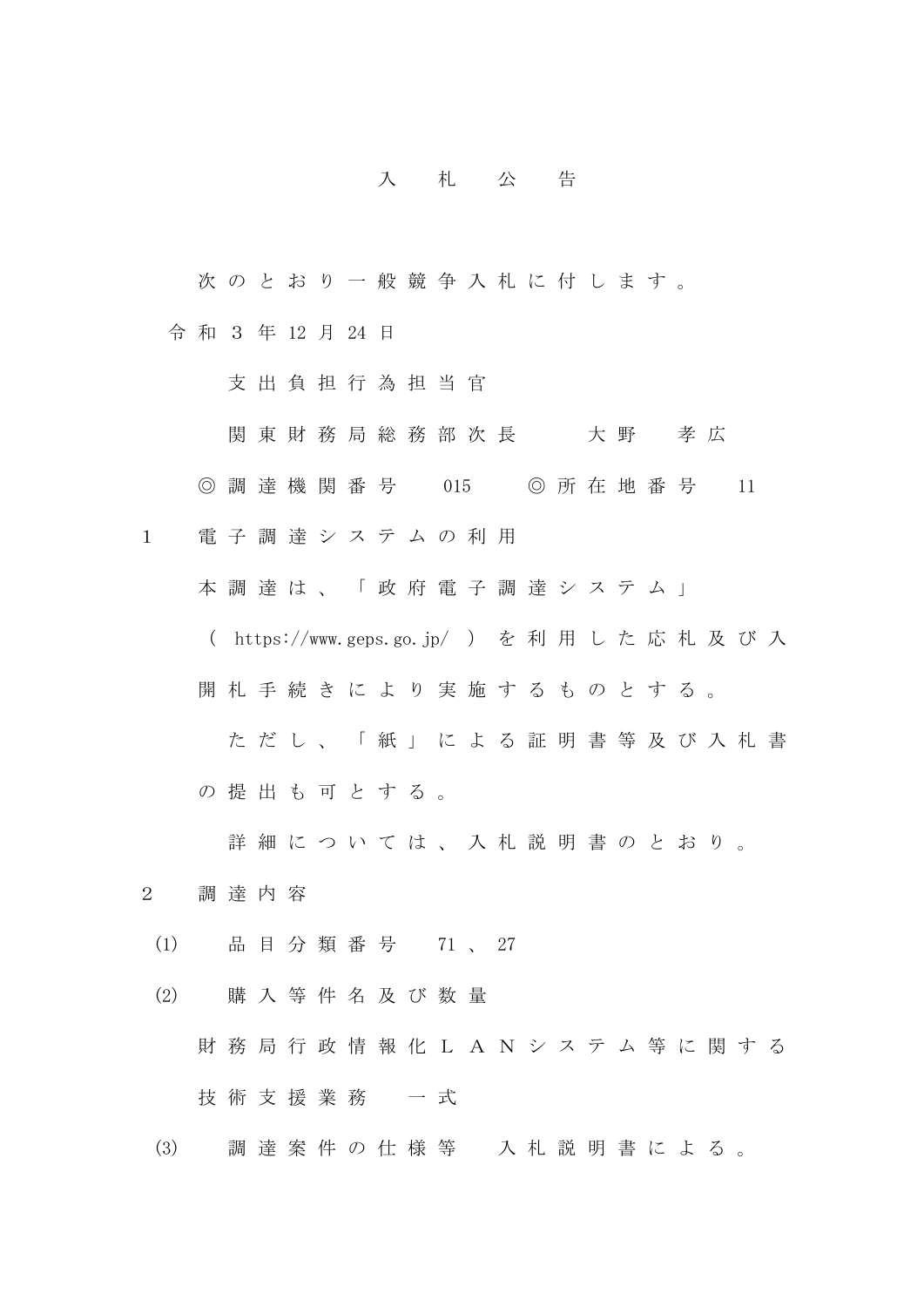- (4) 履 行 期 間 令 和 4 年 4 月 1 日 か ら 令 和 6 年 3 月 29 日 ま で の 間
- (5) 履 行 場 所 入 札 説 明 書 に よ る 。
- (6) 入 札 方 法 入 札 金 額 は 総 価 と す る 。 落 札 決 定 に 当 た っ て は 、 入 札 書 に 記 載 さ れ た 金 額 に 当 該 金 額 の 100 分 の 10 に 相 当 す る 額 を 加 算 し た 金 額 ( 当 該 金 額 に 1 円 未 満 の 端 数 が あ る と き は 、 そ の 端 数 金 額 を 切 り 捨 て た 金 額 ) を も っ て 落 札 金 額 と す る の で 、 入 札 者 は 、 消 費 税 及 び 地 方 消 費 税 に 係 る 課 税 業 者 で あ る か 免 税 業 者 で あ る か を 問 わ ず 、 見 積 も っ た 金 額 の 110 分 の 100 に 相 当 す る 金 額 を 入 札 書 に 記 載 す る こ と ( 当 該 金 額 に 1 円 未 満 の 端 数 が あ る と き は 、 そ の 端 数 金 額 を 記 載 し な い も の と す る 。)。
- 3 競 争 参 加 資 格
- (1) 予 算 決 算 及 び 会 計 令 第 70 条 の 規 定 に 該 当 し な い 者 で あ る こ と 。

なお、未成年者、被保佐人又は被補助人で あ っ て 、 契 約 締 結 の た め に 必 要 な 同 意 を 得 て いる者は、同条中、特別の理由がある場合に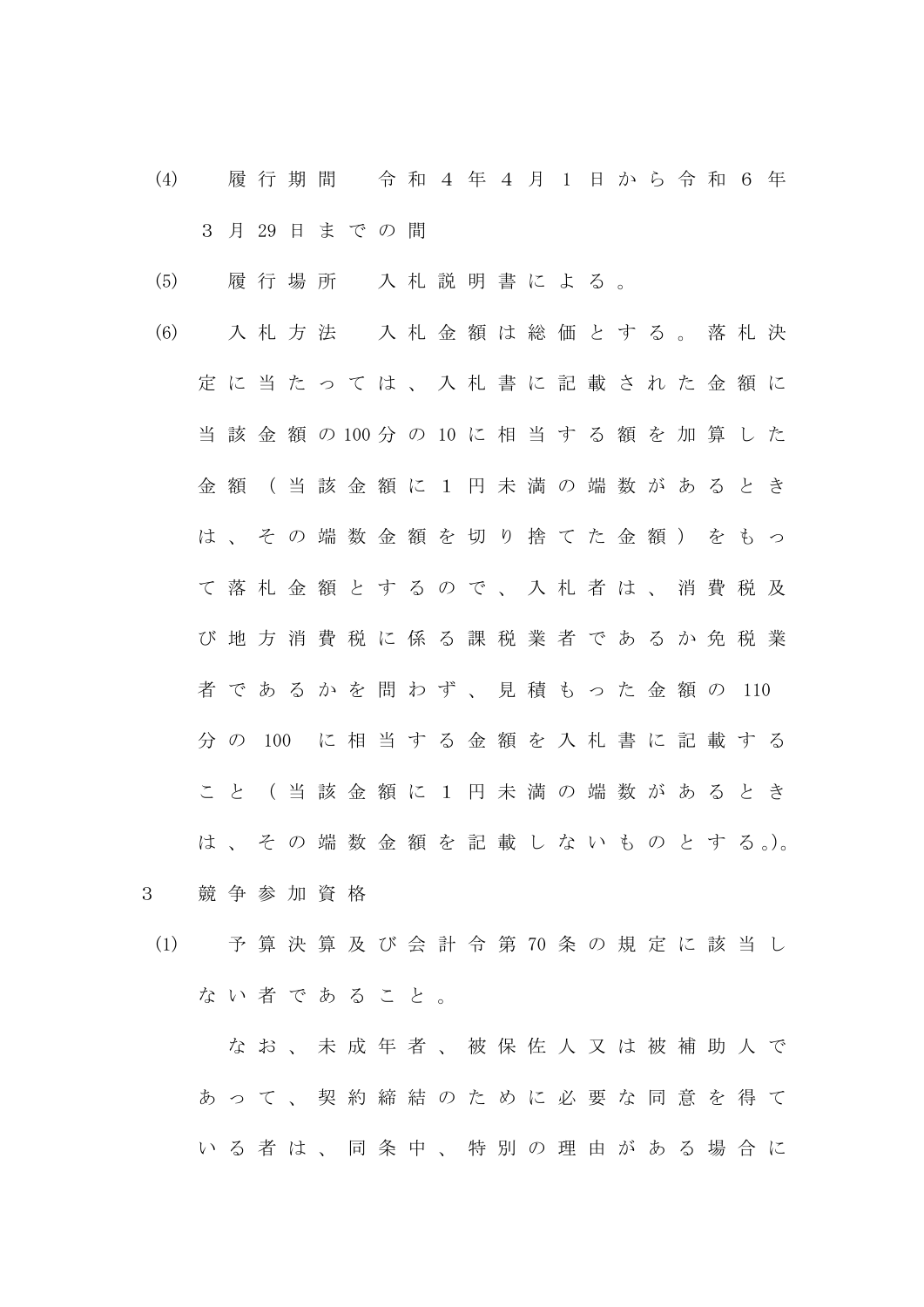該当する。

- (2) 予 算 決 算 及 び 会 計 令 第 71 条 の 規 定 に 該 当 し な い 者 で あ る こ と 。
- (3) 令 和 元 ・ 2 ・ 3 年 度 ( 平 成 31 ・ 32 ・ 33 年 度) 財 務 省 競 争 参 加 資 格 (全 省 庁 統 一 資 格 ) に お い て 、 業 種 区 分 が 「 役 務 の 提 供 等 」 で 「 A 」 等 級 に 格 付 け さ れ 、 関 東 ・ 甲 信 越 地 域 の 競 争 参 加 資 格 を 有 す る 者 、 又 は 、 当 該 競 争 参 加 資 格 を 有 し て い な い 者 で 、 入 札 書 の 受 領 期 限 ま で に 競 争 参 加 資 格 審 査 を 受 け 、 競 争 参 加 資 格 者 名 簿 に 登 録 さ れ た 者 で あ る こ と 。 な お、競争参加資格の申請は、「競争参加者の 資 格 に 関 す る 公 示 」 ( 令 和 2 年 3 月 31 日 付 官 報 ) に 記 載 さ れ て い る 時 期 及 び 場 所 で 受 け 付 ける。
- (4) 当 局 の 定 め る 仕 様 に 適 合 す る と 認 め ら れ る 提 案 書 兼 保 証 書 ( 機 能 等 証 明 書 ) を 提 出 し た 者 で あ る こ と 。
- (5) 各 省 各 庁 か ら 指 名 停 止 等 を 受 け て い な い 者 ( 支 出 負 担 行 為 担 当 官 が 特 に 認 め る 者 を 含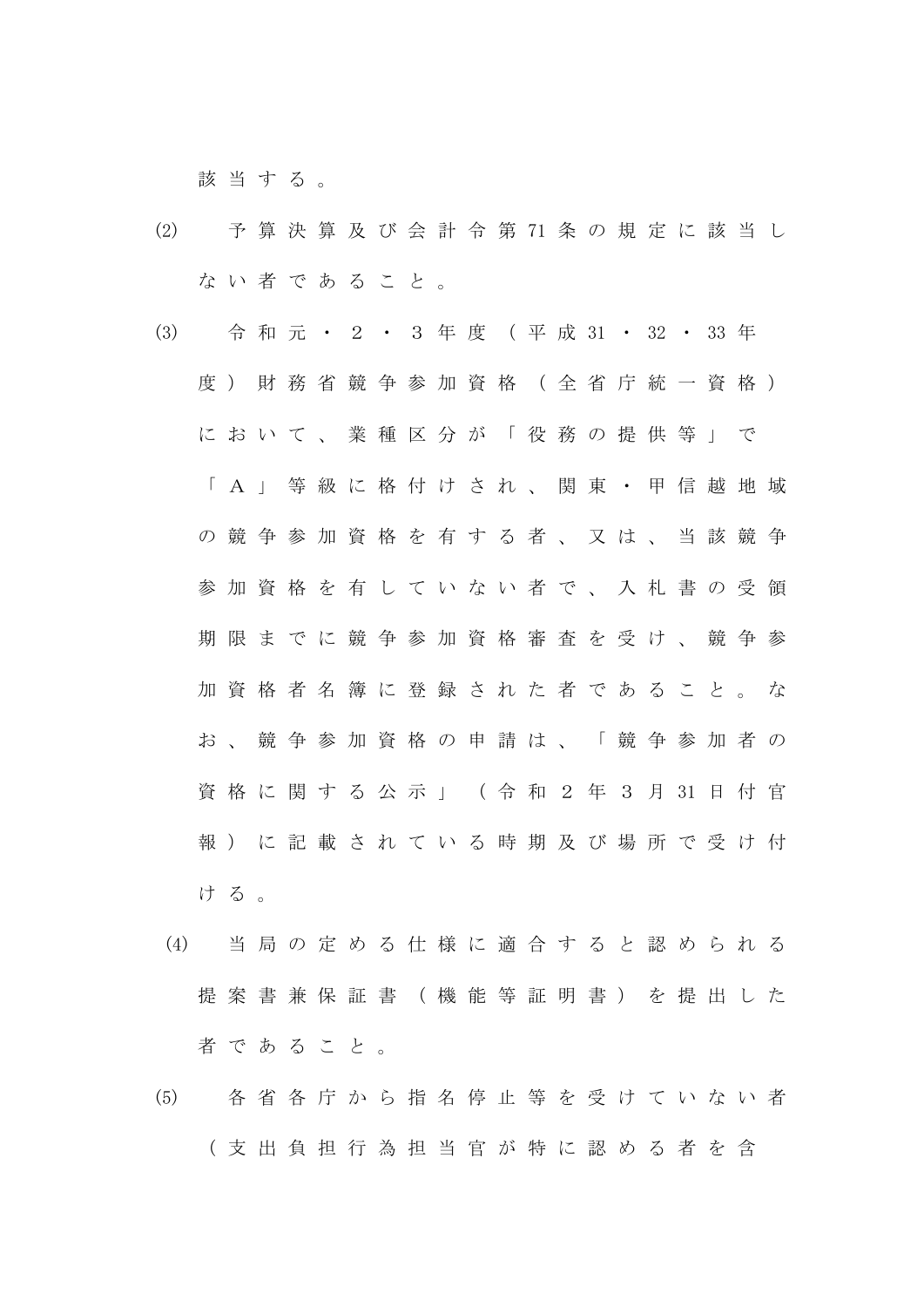む。) であること。

- (6) 当 該 地 方 支 分 部 局 の 所 属 担 当 官 と 締 結 し た 契 約 に 関 し 、 契 約 に 違 反 し 、 又 は 同 担 当 官 が 実施した入札の落札者となりながら、正当な 理 由 な く し て 契 約 を 拒 み 、 な い し は 入 札 等 当 該 地 方 支 分 部 局 の 業 務 に 関 し 不 正 又 は 不 誠 実 な 行 為 を し 、 契 約 の 相 手 方 と し て 不 適 当 で あ る と 認 め ら れ る 者 で な い こ と 。
- (7) 経 営 の 状 況 又 は 信 用 度 が 極 度 に 悪 化 し て い な い と 認 め ら れ る 者 で あ り 、 適 正 な 契 約 の 履 行 が 確 保 さ れ る 者 で あ る こ と 。
- (8) 競 争 入 札 に 参 加 す る た め に 必 要 な 証 明 書 等 を 下 記 4 (4) の 期 限 ま で に 提 出 し 、 そ の 審 査 に 合 格 し た 者 で あ る こ と 。
- (9) 入 札 説 明 書 の 交 付 を 受 け た 者 で あ る こ と 。
- 4 入 札 書 の 提 出 場 所 等
- (1) 入 札 書 の 提 出 場 所 、 契 約 条 項 を 示 す 場 所 、 入 札 説 明 書 の 交 付 場 所 及 び 問 い 合 わ せ 先 〒 330-9716 埼 玉 県 さ い た ま 市 中 央 区 新 都 心 1-1 さ い た ま 新 都 心 合 同 庁 舎 1 号 館 関 東 財 務 局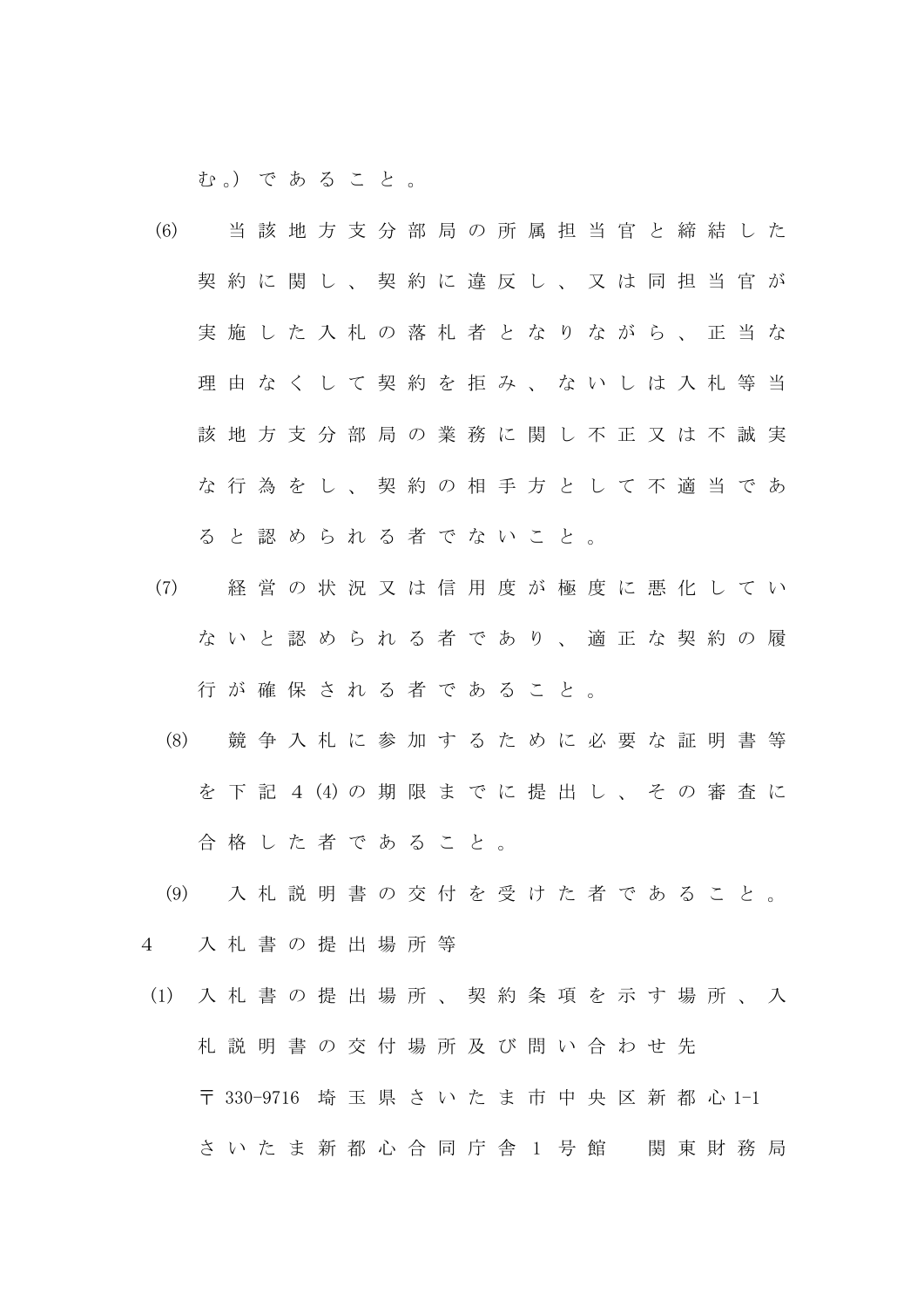総 務 部 会 計 課 契 約 係 北 村 孝 太 電 話 048-600-1087

- (2) 入 札 説 明 書 の 交 付 方 法
	- ① 下 記 (4) の 期 限 ま で に 電 子 調 達 シ ス テ ム を 利 用 し て 取 得 す る こ と 。
	- ② 電 子 メ ー ル に よ る 入 札 説 明 書 の 交 付 を 希 望 す る 場 合 は 、 下 記 (4) の 期 限 ま で に 下 記 の メ ー ル ア ド レ ス に そ の 旨 連 絡 す る こ と 。
		- $X \rightarrow \nu \not\supset Y \quad \text{for} \quad \nu \not\supset X$  ka-ike-ika@kt.lfb-mof.go.jp
	- (3) 入 札 説 明 会 の 日 時 及 び 場 所 令 和 4 年 1 月 7 日 11 時 00 分 さ い た ま 新 都 心 合 同 庁 舎 1 号 館 16 階 小 会 議 室 C
	- (4) 提 案 書 等 の 受 領 期 限 令 和 4 年 2 月 14 日 17 時 00 分 ま で
	- (5) 入 札 書 の 受 領 期 限 令 和 4 年 3 月 1 日 10 時 30 分 ま で
- (6) 開 札 の 日 時 及 び 場 所 令 和 4 年 3 月 1 日 11 時 00 分 か ら さ い た ま 新 都 心 合 同 庁 舎 1 号 館 16 階 小 会 議 室 C
- (7) (4) か ら (6) に つ い て は 、 電 子 調 達 シ ス テ ム に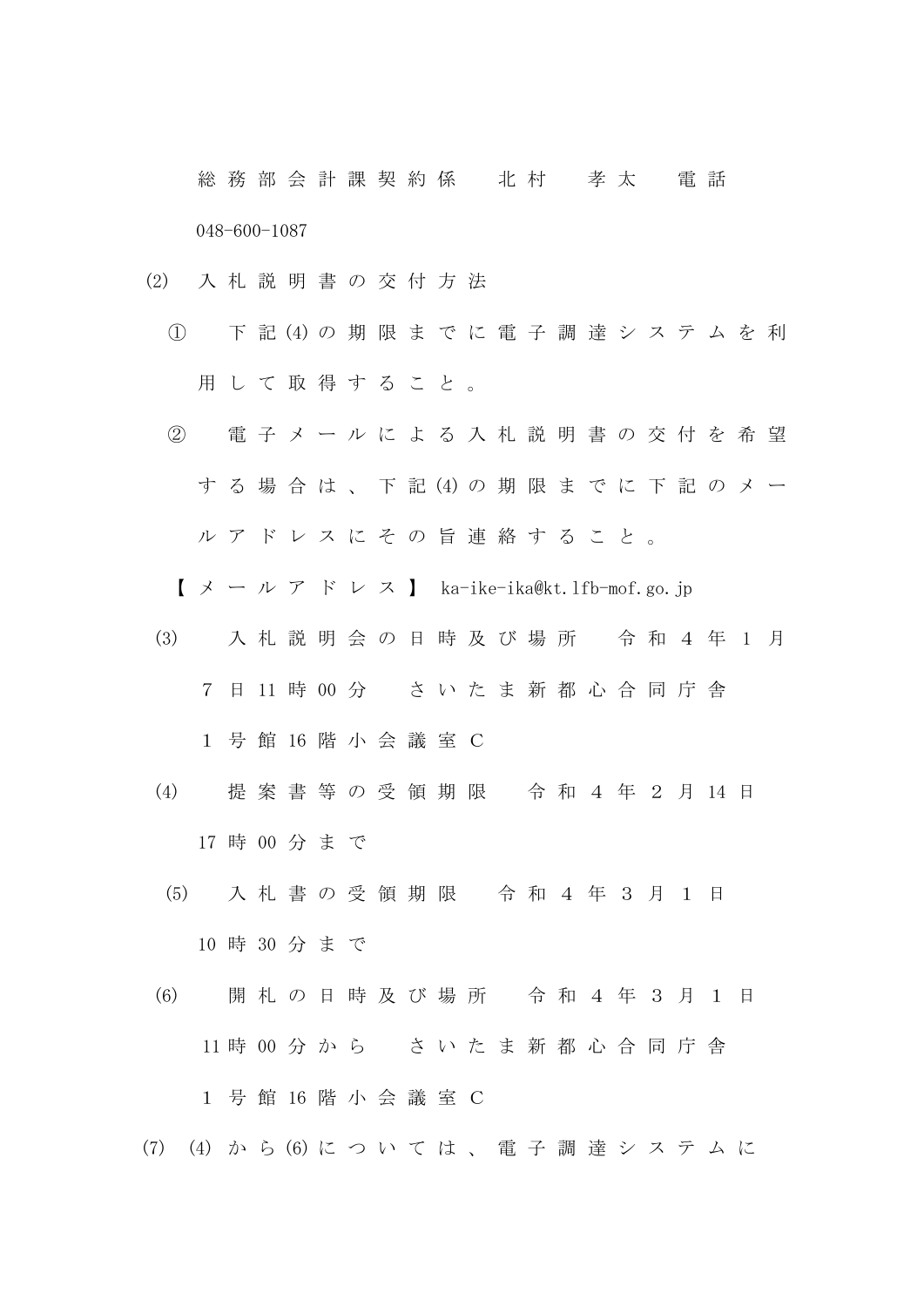お い て シ ス テ ム 障 害 が 発 生 し た 場 合 に は 、 別 途通知する日時に変更する場合がある。

- 5 そ の 他
- (1) 入 札 及 び 契 約 手 続 き に お い て 使 用 す る 言 語 及 び 通 貨 日 本 語 及 び 日 本 国 通 貨 に 限 る 。
- (2) 入 札 保 証 金 及 び 契 約 保 証 金 全 額 免 除 。 な お 、 契 約 保 証 金 の 免 除 に 当 た っ て は 、 落 札 者 が 契 約 締 結 の 際 に 令 和 4 ・ 5 ・ 6 年 度 財 務 省 競 争 参 加 資 格 ( 全 省 庁 統 一 資 格 ) を 有 し て い る こ と を 条 件 と す る 。
- (3) 入 札 の 無 効 本 公 告 に 示 し た 競 争 参 加 資 格 の な い 者 の 提 出 し た 入 札 書 及 び 入 札 に 関 す る 条件に違反した入札書は無効とする。
- (4) 契 約 書 作 成 の 要 否 本 契 約 締 結 に あ た り 契 約 書 を 作 成 す る も の と す る 。
- (5) 落 札 者 の 決 定 方 法 予 算 決 算 及 び 会 計 令 第 79 条 の 規 定 に 基 づ い て 作 成 さ れ た 予 定 価 格 の 制 限 の 範 囲 内 で あ り 、 入 札 説 明 書 で 指 定 す る 性 能 等 の 要 求 要 件 の う ち 必 須 と さ れ た 項 目 を 全 て 満 た し て い る 提 案 を し た 入 札 者 の 中 か ら 、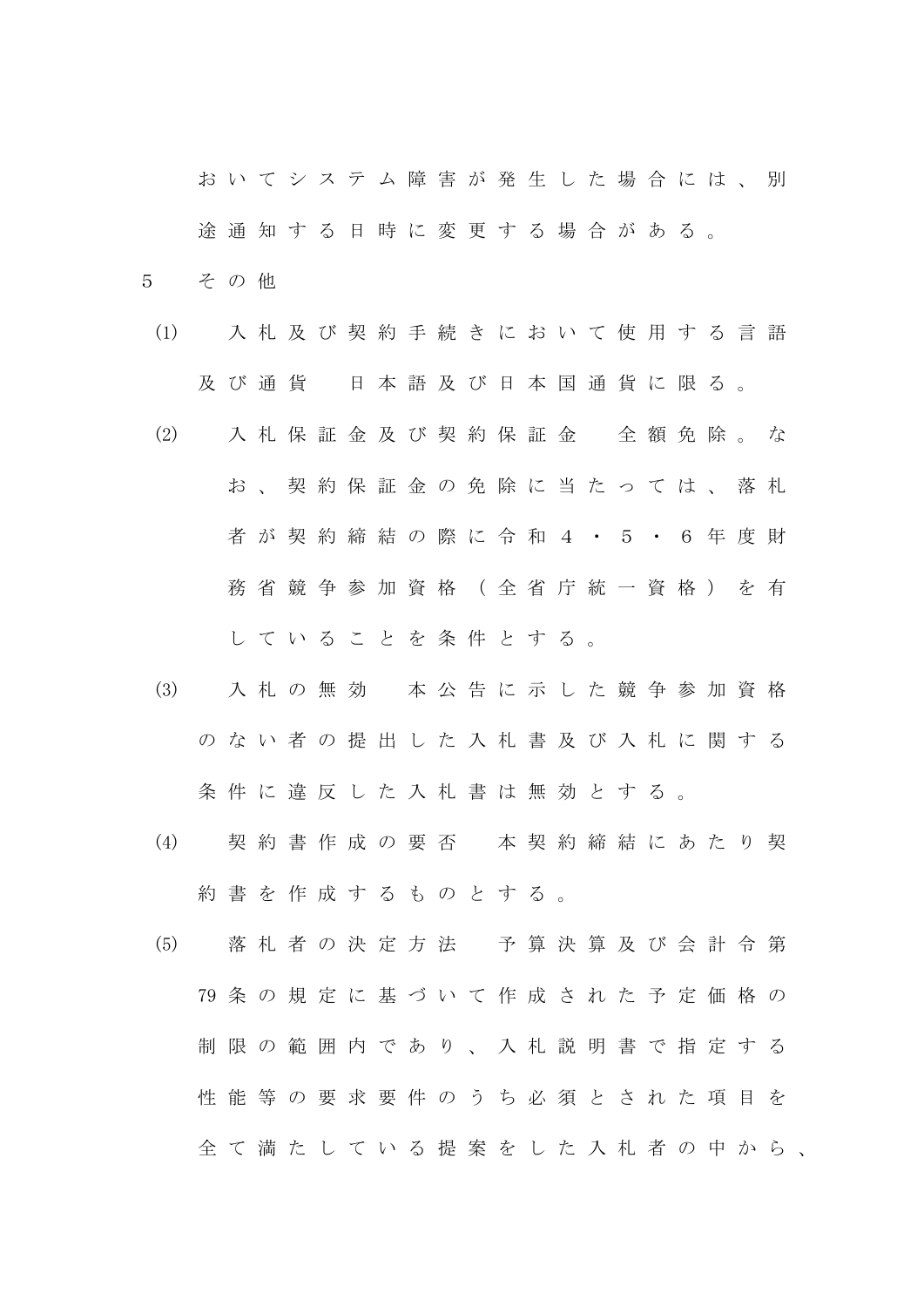入 札 説 明 書 で 定 め る 総 合 評 価 の 方 法 を も っ て 落 札 者 を 決 定 す る 。 た だ し 、 落 札 者 と な る べ き 者 の 入 札 価 格 に よ っ て は 、 そ の 者 に よ り 当 該 契 約 の 内 容 に 適 合 し た 履 行 が な さ れ な い お そ れ が あ る と 認 め ら れ る と き 、 又 は そ の 者 と 契 約 を 締 結 す る こ と が 公 正 な 取 引 の 秩 序 を 乱 す こ と と な る お そ れ が あ っ て 著 し く 不 適 当 で あ る と 認 め ら れ る と き は 、 予 定 価 格 の 制 限 の 範囲内の価格をもって入札した他の者の中か ら 、 入 札 説 明 書 で 定 め る 総 合 評 価 の 方 法 を も っ て 落 札 者 を 決 定 す る こ と が あ る 。

(6) 詳 細 は 入 札 説 明 書 に よ る 。

## 6 Summary

- (1) Official in charge of disbursement of the procuring entity: ONO Takahiro, Deputy Director of General Affairs Department, Kanto Local Finance Bureau.
- (2) Classification of the services to be procured : 71 、 27
- (3) Nature and quantity of the services to be required : Technical support for Local Finance Bureaus LAN system 1 set
- (4) Fulfillment period: From April 1, 2022 through March 29 ,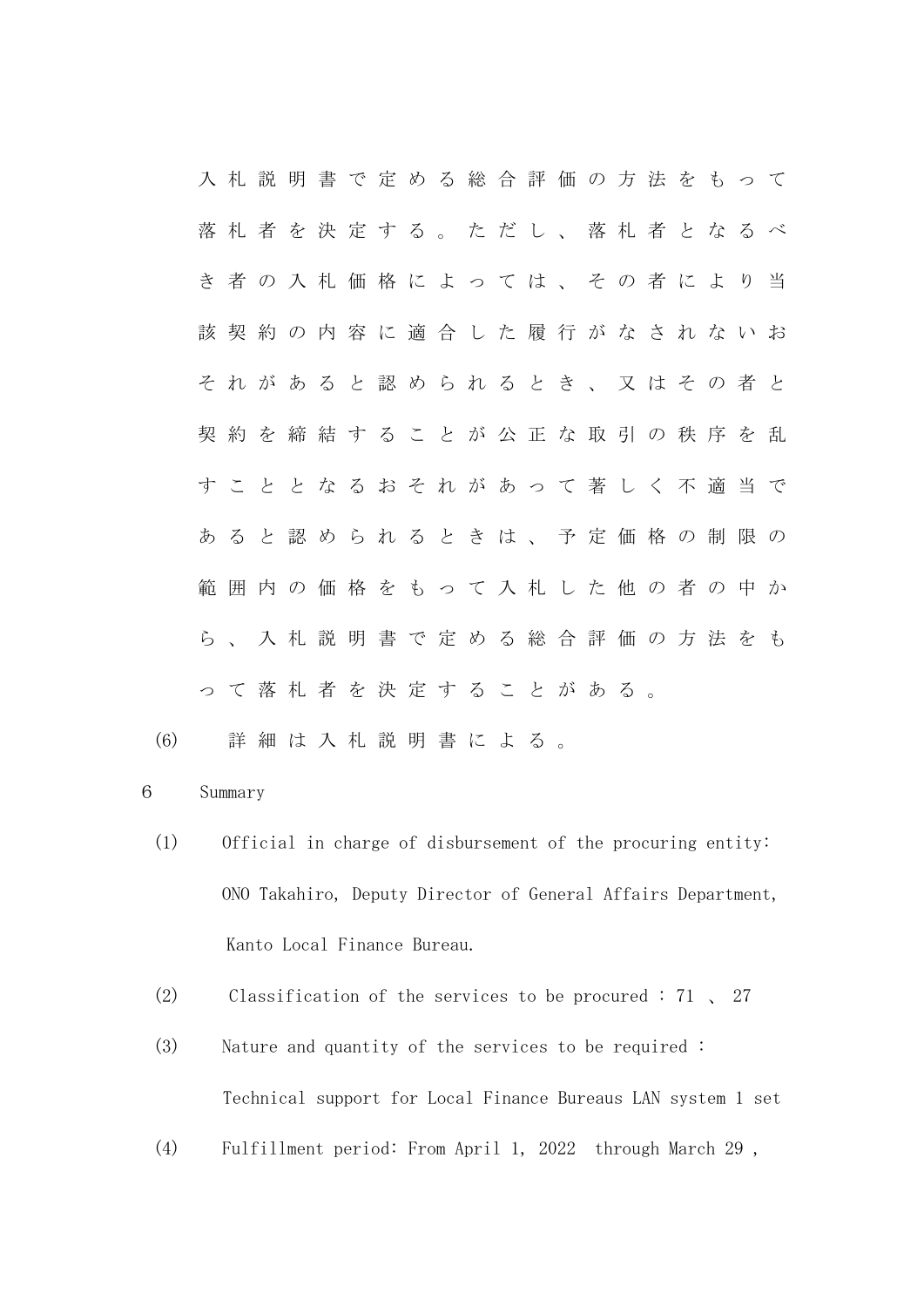2024

- (5) Fulfillment place: As in the tender documentation
- (6) Qualification for participating in the tendering procedures: Suppliers eligible for participating in the proposed tender are those who shall:
	- ① Not come under Article 70 of the Cabinet Order concerning the Budget, Auditing and Accounting. Furthermore, minors, Person under Conservatorship or Person under Assistance that obtained the consent necessary for concluding a contract may be applicable under cases of special reasons within the said clause.
	- ② Not come under Article 71 of the Cabinet Order concerning the Budget, Auditing and Accounting.
	- ③ Have Grade A "offer of services, etc" in terms of the qualification for participating in tenders by Organizations in Kanto-Koshinetsu area related to Ministry of Finance ( Single qualification for every ministry and agency ) in the fiscal years 2019, 2020 and 2021.

④ Prove to have the ability to lease the products concerned by